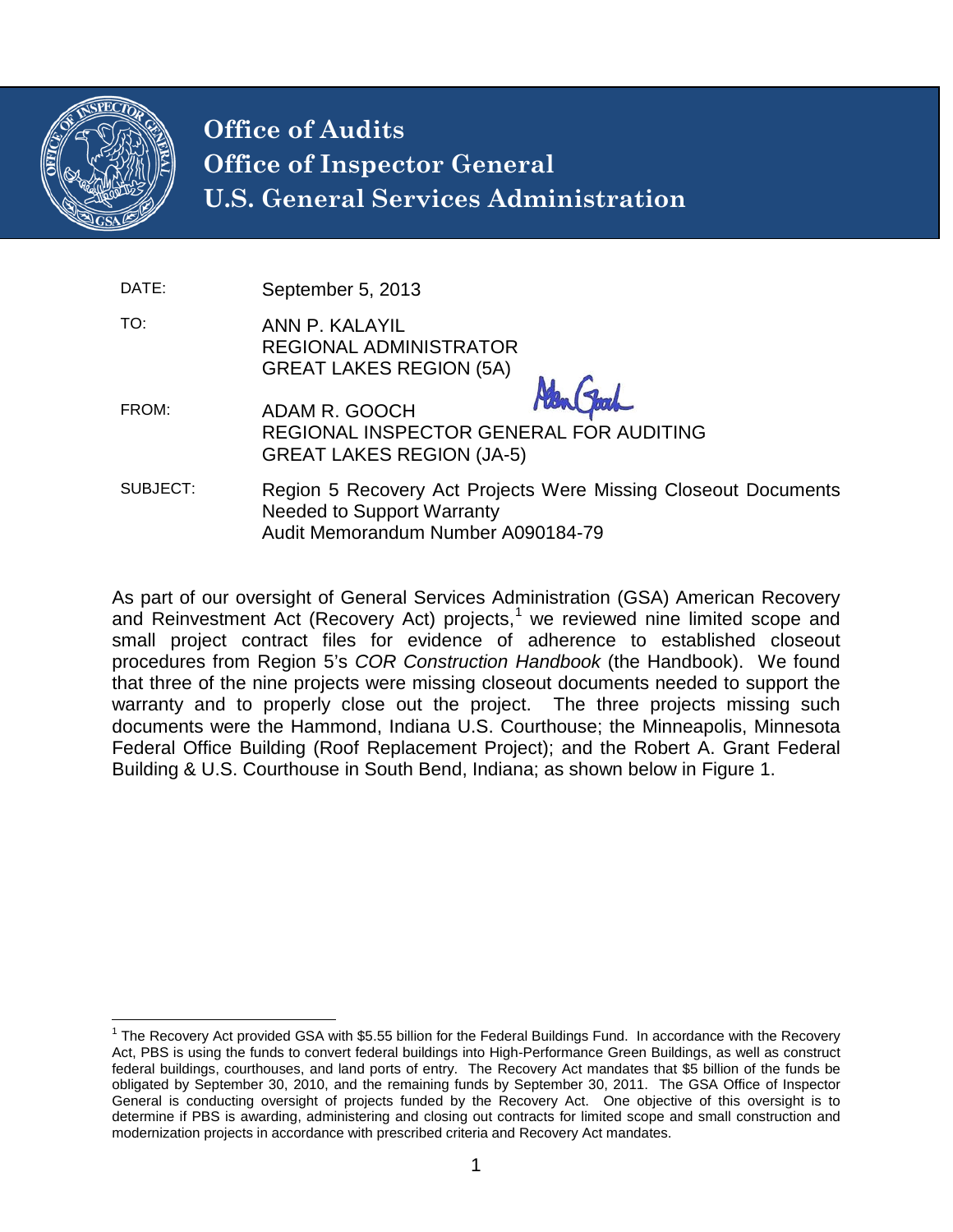| <b>Final Settlement Package Documents</b>                                                         |   | <u>.ഗ</u> |  |
|---------------------------------------------------------------------------------------------------|---|-----------|--|
| GSA Form 2480 List of Omissions and Defects (O&Ds)                                                | v |           |  |
| Substantial Completion/Beneficial Use Letter                                                      |   |           |  |
| GSA Form 2419 Certificate of Progress Payments Under Fixed Price<br><b>Construction Contracts</b> |   |           |  |
| GSA Form 184 Construction Progress Report                                                         |   |           |  |
| Warranty of Construction (from prime contractor)                                                  |   |           |  |

## **Figure 1 – Missing Final Settlement Package Documents by Project**

## **Hammond, Indiana U.S. Courthouse**

On November 25, 2009, the Public Buildings Service (PBS) awarded task order number GS-P-05-10-SI-0051 for \$35,000 to Brock Construction Inc. for pre-construction phase services at the Hammond Courthouse. The total value of the contract for heating, ventilation and air conditioning and lighting work, including construction phase, was \$1,959,277. It was awarded as a construction manager as constructor (construction services) task order.

The Hammond Courthouse file was missing closeout and final settlement package documents. The documents were:

- 1. GSA Form 2480 List of Omissions and Defects (O&Ds)
- [2](#page-1-0). Substantial Completion/Beneficial Use Letter<sup>2</sup>
- 3. GSA Form 2419 Certificate of Progress Payments Under Fixed Price Construction Contracts
- 4. GSA Form 184 Construction Progress Report
- 5. Warranty of Construction (from prime contractor)

The documents listed above are required to properly close out the project according to Section 6 (Construction Contract Closeout) of the Handbook. Additionally, three of the five documents listed above are needed to support the warranty for construction work. As the Handbook states:

[T]he Government is entitled to 'Warranty of Construction' for all work completed under the contract. The warranty continues for one (1) year from the date the Government takes possession of any work prior to final acceptance. That is why it is important to complete the substantial completion/beneficial use letter and/or warranty letter to be completed with the O&Ds list to the COR [Contracting Officer's Representative] and CO

<span id="page-1-0"></span> $2$  If there are major omissions and defects they would be listed on GSA Form 2480 and a substantial completion letter would not be issued. However, since the file did not contain the aforementioned GSA Form 2480, PBS management and the auditors would never know.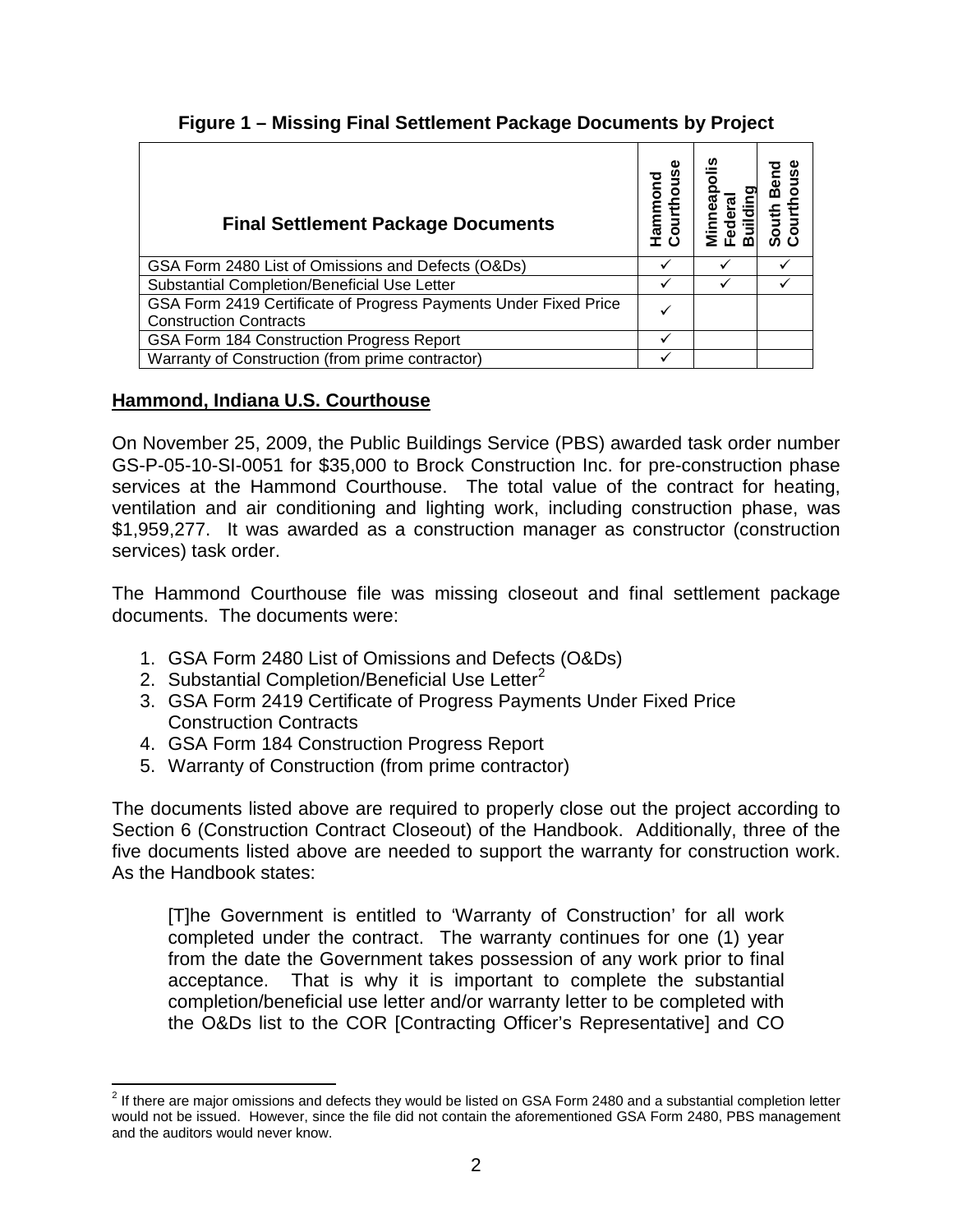[Contracting Officer]. (Refer to FAR [Federal Acquisition Regulation]  $52.236 - 11$  $52.236 - 11$  $52.236 - 11$ .

#### **Minneapolis, Minnesota Federal Office Building (Roof Replacement Project)**

On September 24, 2009, the Public Buildings Service awarded task order GS-P-05-09- GA-0045 to Tecta America Corp. for a roof replacement project at the Minneapolis Federal Office Building, valued at \$820,296.

The Minneapolis Federal Office Building contract files were missing closeout documents. The documents were:

- 1. GSA Form 2480 List of O&Ds
- 2. Substantial Completion/Beneficial Use Letter

There was email correspondence in the Minneapolis file related to construction deficiencies and PBS staff provided inspection reports beginning a year after project completion, as well as warranty documentation. However, no GSA Form 2480 or substantial completion letter was provided at the time of project completion in 2010.<sup>[4](#page-2-1)</sup> This makes it difficult to enforce the warranty, as noted above. These forms are especially important since the government assessed liquidated damages against the contractor, indicating problems with project performance. For these reasons, the file is considered incomplete.

#### **Robert A. Grant Federal Building & U.S. Courthouse (South Bend, Indiana)**

On March 29, 2010, PBS awarded task order GS-P-05-10-SI-5052 to Graycor Construction Company for "perimeter heating system, air handling unit replacement, and temperature controls" in the Robert A. Grant Federal Building & U.S. Courthouse in South Bend, Indiana. The task order was valued at \$2,470,473.

The South Bend contract files were missing closeout documents required by Section 6 of the Handbook. The documents were:

- 1. GSA Form 2480 List of O&Ds
- 2. Substantial Completion/Beneficial Use Letter

Lack of these documents makes it difficult to enforce the warranty.

Region 5 PBS responded in part:

We concur with the findings of this audit. Training will be provided to the contracting staff and contracting officer's representative to ensure compliance with close-out procedures according to the Region 5 Contracting Officer's Representative (COR) Construction Handbook. In

<span id="page-2-1"></span><span id="page-2-0"></span> $3$  The mechanical subcontractor's supplier furnished a commercial warranty for the chillers.<br> $4$  See Footnote 2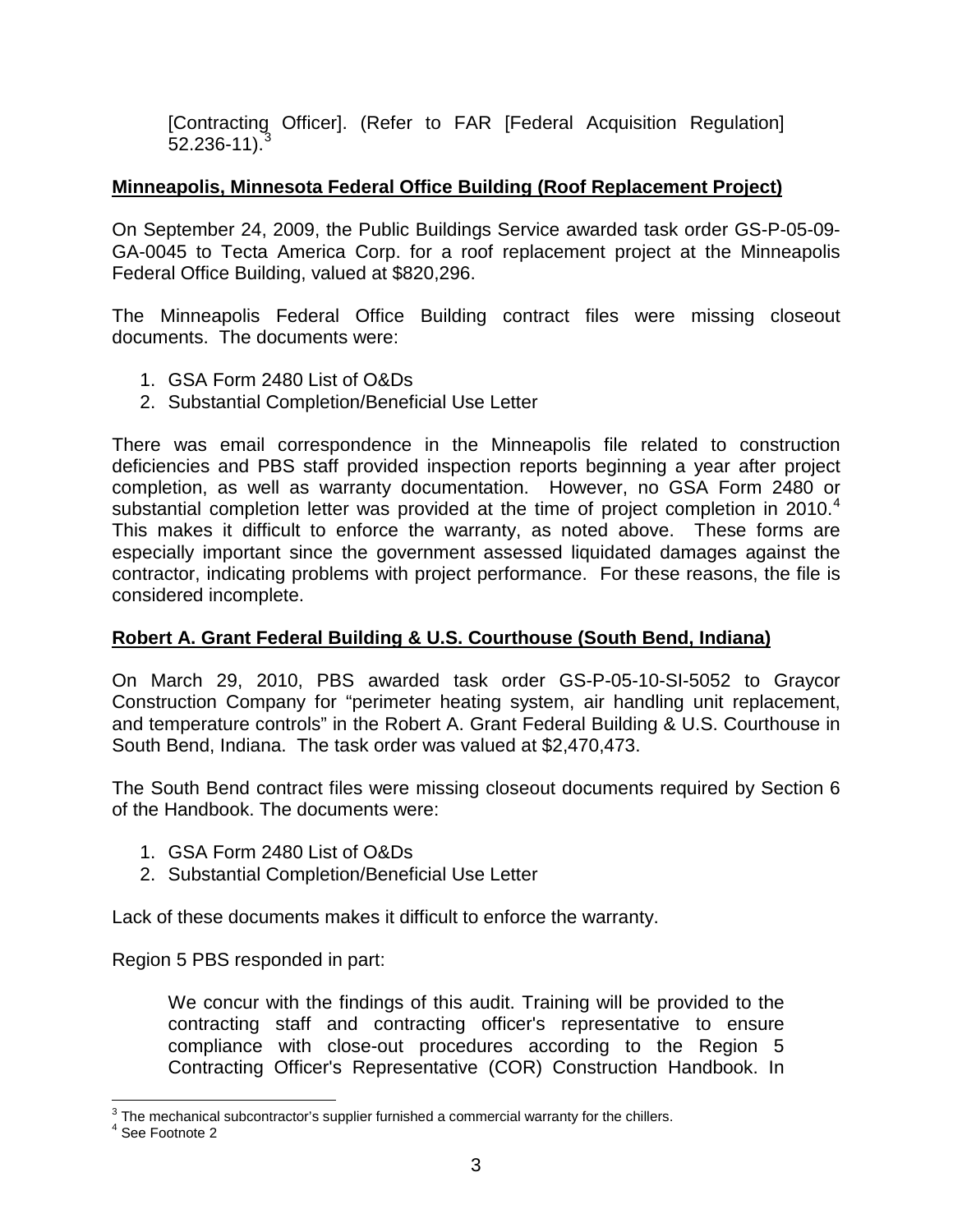addition, we will ensure that missing closeout documents noted in the report are addressed in the contract files.

However, please note that the lack of the documents identified in the report does not make it difficult to enforce the warranty. The warranty period starts with GSA's acceptance and beneficial use of the equipment, space, system, etc. In addition, as part of the final submittal process, GSA accepts specific warranties for individual parts, equipment, systems, etc. This warranty information is included in the operation and maintenance documents that are turned over to GSA at the end of a project in order to enforce the warranty.

If you have any questions regarding this memorandum, please contact me or any member of the audit team at the following:

| Michael Lamonica | Audit Manager     | michael.lamonica@gsaig.gov    | 312-353-8481 |
|------------------|-------------------|-------------------------------|--------------|
| Dana Johnson     | Auditor-in-Charge | <u>dana.johnson@gsaig.gov</u> | 312-353-6618 |
| Steven Shute     | Auditor           | steven.shute@gsaig.gov        | 312-353-6701 |

I would like to thank you and your staff for your assistance during this review.